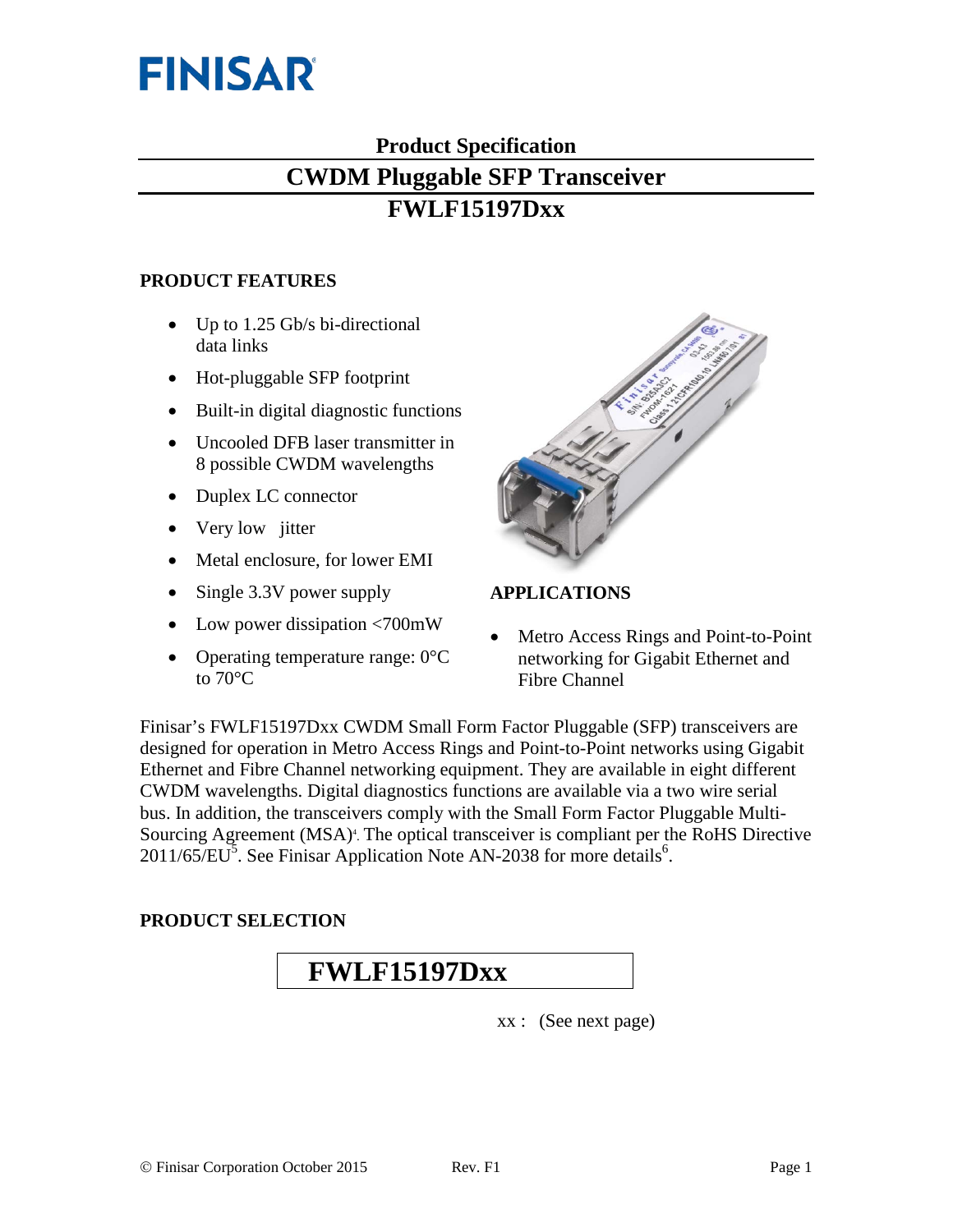| Wavelength | <b>XX</b> | <b>Clasp Color</b> |
|------------|-----------|--------------------|
|            |           | Code               |
| 1471 nm    | 47        | Gray               |
| 1491 nm    | 49        | Violet             |
| 1511 nm    | 51        | Blue               |
| 1531 nm    | 53        | Green              |
| 1551 nm    | 55        | Yellow             |
| 1571 nm    | 57        | Orange             |
| 1591 nm    | 59        | Red                |
| 1611 nm    | 61        | <b>Brown</b>       |

### **I. Pin Descriptions**

| Pin            | <b>Symbol</b>               | <b>Name/Description</b>                                           | Ref. |
|----------------|-----------------------------|-------------------------------------------------------------------|------|
|                | $\rm V_{EET}$               | Transmitter Ground (Common with Receiver Ground)                  |      |
| $\overline{2}$ | $T_{F\underline{AULT}}$     | Transmitter Fault. Not supported.                                 |      |
| 3              | $T_{D\underline{IS}}$       | Transmitter Disable. Laser output disabled on high or open.       | 2    |
| 4              | $MOD$ $DEF(2)$              | Module Definition 2. Data line for Serial ID.                     | 3    |
| 5              | $MOD_$ <del>DEF</del> $(1)$ | Module Definition 1. Clock line for Serial ID.                    | 3    |
| 6              | $MOD_$ DEF $(0)$            | Module Definition 0. Grounded within the module.                  | 3    |
| 7              | Rate Select                 | No connection required                                            | 4    |
| 8              | LOS                         | Loss of Signal indication. Logic 0 indicates normal operation.    | 5    |
| 9              | $\rm V_{\rm EER}$           | Receiver Ground (Common with Transmitter Ground)                  |      |
| 10             | $\rm V_{EER}$               | Receiver Ground (Common with Transmitter Ground)                  |      |
| 11             | $\rm V_{EER}$               | Receiver Ground (Common with Transmitter Ground)                  |      |
| 12             | RD-                         | Receiver Inverted DATA out. AC Coupled                            |      |
| 13             | $RD+$                       | Receiver Non-inverted DATA out. AC Coupled                        |      |
| 14             | $\rm V_{\rm EER}$           | Receiver Ground (Common with Transmitter Ground)                  |      |
| 15             | $V_{CCR}$                   | Receiver Power Supply                                             |      |
| 16             | $V_{\text{CCT}}$            | <b>Transmitter Power Supply</b>                                   |      |
| 17             | $\rm V_{\rm EET}$           | Transmitter Ground (Common with Receiver Ground)                  |      |
| 18             | $TD+$                       | Transmitter Non-Inverted DATA in. 100 ohm termination between TD+ |      |
|                |                             | and TD-, AC Coupled thereafter.                                   |      |
| 19             | TD-                         | Transmitter Inverted DATA in. See TD+                             |      |
| 20             | $\rm V_{EET}$               | Transmitter Ground (Common with Receiver Ground)                  |      |

#### Notes:

#### **1. Circuit ground is internally isolated from chassis ground.**

- 2. Laser output disabled on  $T_{DIS} > 2.0V$  or open, enabled on  $T_{DIS} < 0.8V$ .
- 3. Should be pulled up with 4.7k 10kohms on host board to a voltage between 2.0V and 5.5V. MOD\_DEF(0) pulls line low to indicate module is plugged in.
- 4. Finisar 2x receiver achieves simultaneous 1x and 2x operation without active control.
- 5. LOS is open collector output. Should be pulled up with 4.7k 10kohms on host board to a voltage between 2.0V and 5.5V. Logic 0 indicates normal operation; logic 1 indicates loss of signal.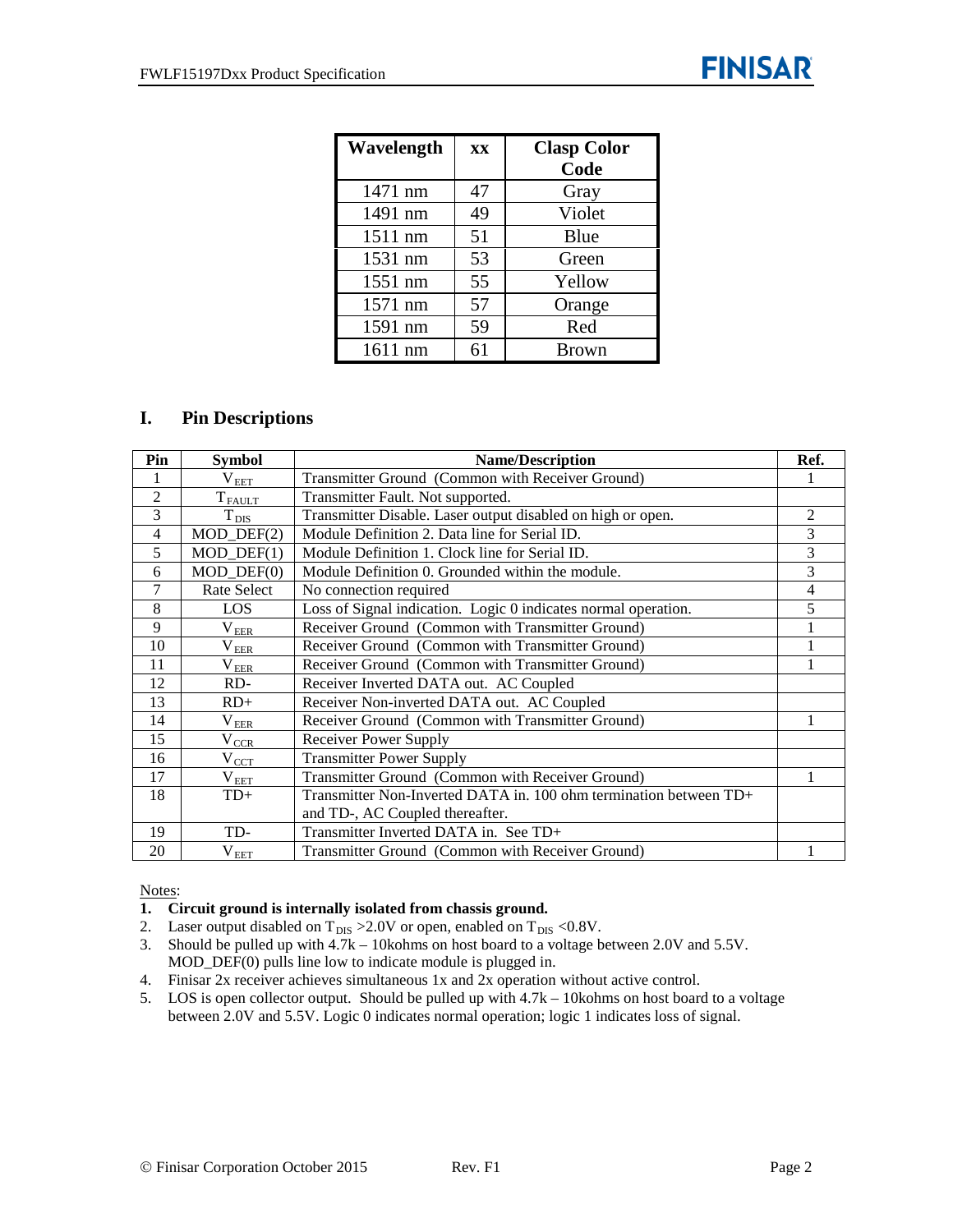

**Diagram of Host Board Connector Block Pin Numbers and Names**

# **II. Absolute Maximum Ratings**

| <b>Parameter</b>           | Svmbol                         | Min    | $\mathbf{T}_{\mathbf{V}\mathbf{D}}$ | <b>Max</b> | Unit   | Ref. |
|----------------------------|--------------------------------|--------|-------------------------------------|------------|--------|------|
| Maximum Supply Voltage     | Vcc                            | $-0.5$ |                                     |            |        |      |
| <b>Storage Temperature</b> |                                | $-40$  |                                     |            | $\sim$ |      |
| Case Operating Temperature | $\mathbf{r}$<br>$\triangle$ OP |        |                                     |            | $\sim$ |      |

# **III. Electrical Characteristics** ( $T_{OP} = 0$  to 70 °C,  $V_{CC} = 3.15$  to 3.60 Volts)

| <b>Parameter</b>                    | <b>Symbol</b>           | Min         | <b>Typ</b> | <b>Max</b>          | Unit         | Ref.           |
|-------------------------------------|-------------------------|-------------|------------|---------------------|--------------|----------------|
| <b>Supply Voltage</b>               | Vcc                     | 3.15        |            | 3.60                | V            |                |
| <b>Supply Current</b>               | Icc                     |             | 200        | 300                 | mA           |                |
| <b>Transmitter</b>                  |                         |             |            |                     |              |                |
| Input differential impedance        | $R_{in}$                |             | 100        |                     | Ω            | 1              |
| Single ended data input swing       | Vin, pp                 | 250         |            | 1200                | mV           |                |
| <b>Transmit Disable Voltage</b>     | $V_D$                   | $Vec - 1.3$ |            | Vcc                 | V            |                |
| <b>Transmit Enable Voltage</b>      | $\rm V_{\rm EN}$        | Vee         |            | $Vee+0.8$           | V            | 2              |
| <b>Transmit Disable Assert Time</b> |                         |             |            | 10                  | <b>us</b>    |                |
| <b>Receiver</b>                     |                         |             |            |                     |              |                |
| Single ended data output swing      | Vout, pp                | 250         |            | 800                 | mV           | 3              |
| Data output rise time               | t,                      |             | 100        | 175                 | ps           | $\overline{4}$ |
| Data output fall time               | te                      |             | 100        | 175                 | ps           | 4              |
| <b>LOS</b> Fault                    | $V_{LOS \text{ fault}}$ | $Vec - 0.5$ |            | Vec <sub>HOST</sub> | V            | 5              |
| <b>LOS</b> Normal                   | $V_{LOS\,norm}$         | Vee         |            | $Vee+0.5$           | $\mathbf{V}$ | 5              |
| Power Supply Rejection              | <b>PSR</b>              | 100         |            |                     | mVpp         | 6              |

Notes:

1. Connected directly to TX data input pins. AC coupled thereafter.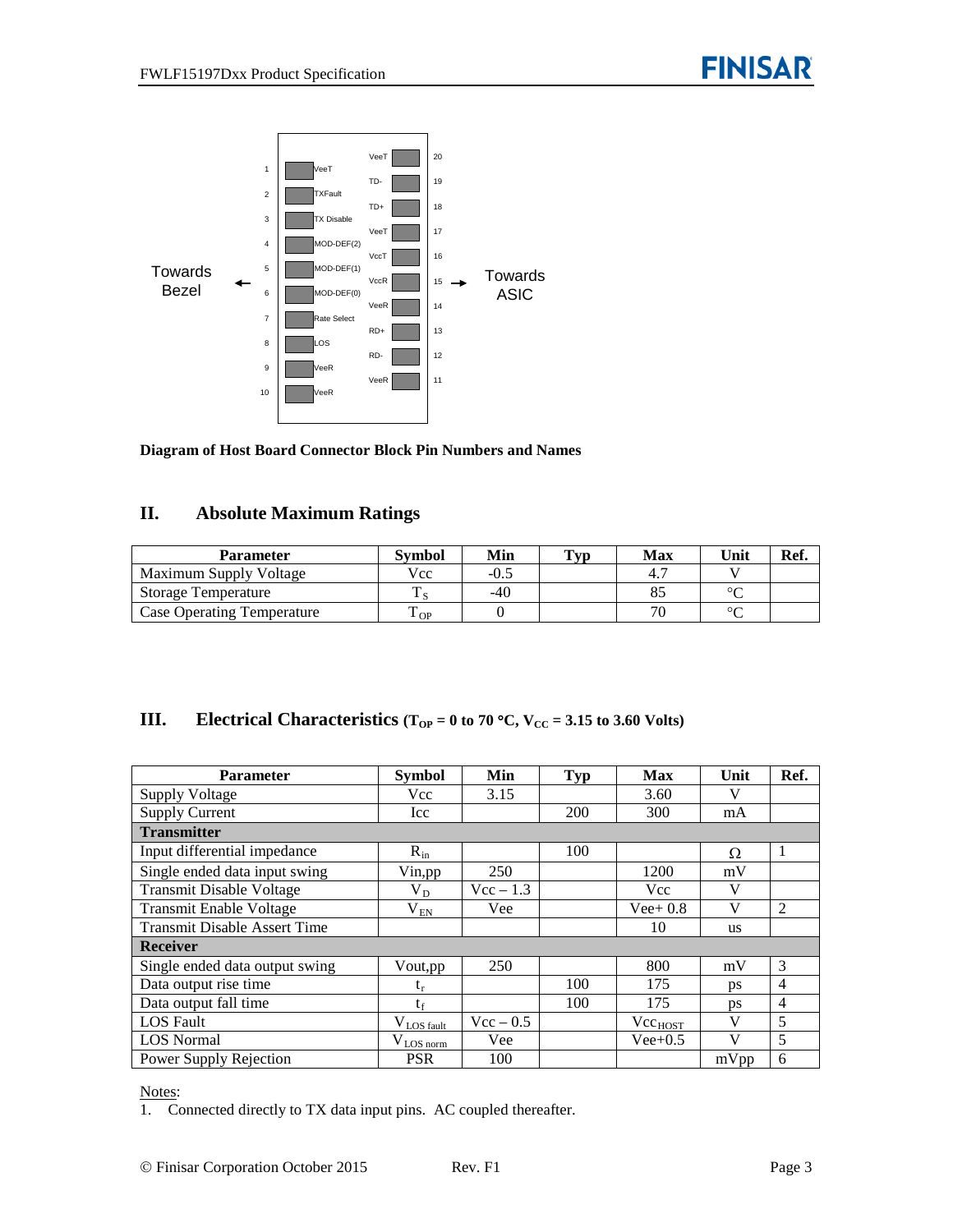- 2. Or open circuit.
- 3. Into 100 ohms differential termination.
- 4.  $20 80 %$
- 5. Loss Of Signal is LVTTL. Logic 0 indicates normal operation; logic 1 indicates no signal detected.
- 6. Receiver sensitivity is compliant with power supply sinusoidal modulation of 20 Hz to 1.5 MHz up to specified value applied through the recommended power supply filtering network.

# **IV. Optical Characteristics** ( $T_{OP} = 0$  to 70 °C,  $V_{CC} = 3.15$  to 3.60 Volts)

| <b>Parameter</b>                     | <b>Symbol</b>     | Min       | <b>Typ</b> | Max       | Unit      | Ref.           |  |
|--------------------------------------|-------------------|-----------|------------|-----------|-----------|----------------|--|
| <b>Transmitter</b>                   |                   |           |            |           |           |                |  |
| Output Opt. Pwr (End of Life)        | $P_{\text{OUT}}$  | $+0$      |            | $+5$      | dBm       | $\mathbf{1}$   |  |
| <b>Optical Wavelength</b>            | λ                 | $(x-6.5)$ | (x)        | $(x+6.5)$ | nm        | $\overline{2}$ |  |
| Wavelength Temperature Dependance    |                   |           | 0.08       | 0.125     | $nm$ /°C  |                |  |
| Spectral Width (-20dB)               | $\sigma$          |           |            |           | nm        |                |  |
| <b>Optical Extinction Ratio</b>      | ER                | 9         |            |           | dB        |                |  |
| Sidemode Supression ratio            | $SSR_{min}$       | 30        |            |           | dB        |                |  |
| <b>Optical Rise/Fall Time</b>        | $t_r / t_f$       |           |            | 180       | <b>ps</b> | 3              |  |
| <b>RIN</b>                           | <b>RIN</b>        |           |            | $-120$    | dB/Hz     |                |  |
| Transmitter Jitter (peak to peak)    |                   |           |            | 100       | ps        |                |  |
| <b>Receiver</b>                      |                   |           |            |           |           |                |  |
| Average Rx Sensitivity @ Gigabit     | $R_{SENS3}$       |           |            | $-23.0$   | dBm       | $\overline{4}$ |  |
| Ethernet                             |                   |           |            |           |           |                |  |
| Maximum Input Power                  | $P_{\text{MAX}}$  | $\Omega$  |            |           | dBm       |                |  |
| <b>Optical Center Wavelength</b>     | $\lambda_{\rm C}$ | 1260      |            | 1620      | nm        |                |  |
| LOS De-Assert                        | LOS <sub>D</sub>  |           |            | -19       | dBm       |                |  |
| <b>LOS</b> Assert                    | LOS <sub>A</sub>  | $-30$     |            |           | dBm       |                |  |
| <b>LOS Hysteresis</b>                |                   |           | 1.0        |           | dB        |                |  |
| Receiver Jitter Generation @1.25Gbps |                   |           |            | 160       | ps        | 5              |  |

Notes:

- 1. Class 1 Laser Safety per FDA/CDRH and IEC-825-1 regulations.
- 2. Over case temperature of 0 to 70 °C. The Transmitter Center Wavelength "x" is as specified by the customer. The current available wavelengths are: 1471, 1491, 1511, 1531, 1551, 1571, 1591, and 1611 nm. Please see the "Product Selection" section on page 1.
- 3. Unfiltered
- 4. With worst-case extinction ratio. Measured with a PRBS  $2^7$ -1 test pattern, @1.25Gb/s, BER<10<sup>-12</sup>.
- 5. Jitter added by receiver (peak to peak). Measured at  $-23$ dBm average Rx sensitivity, PRBS  $2^7$ -1 test pattern.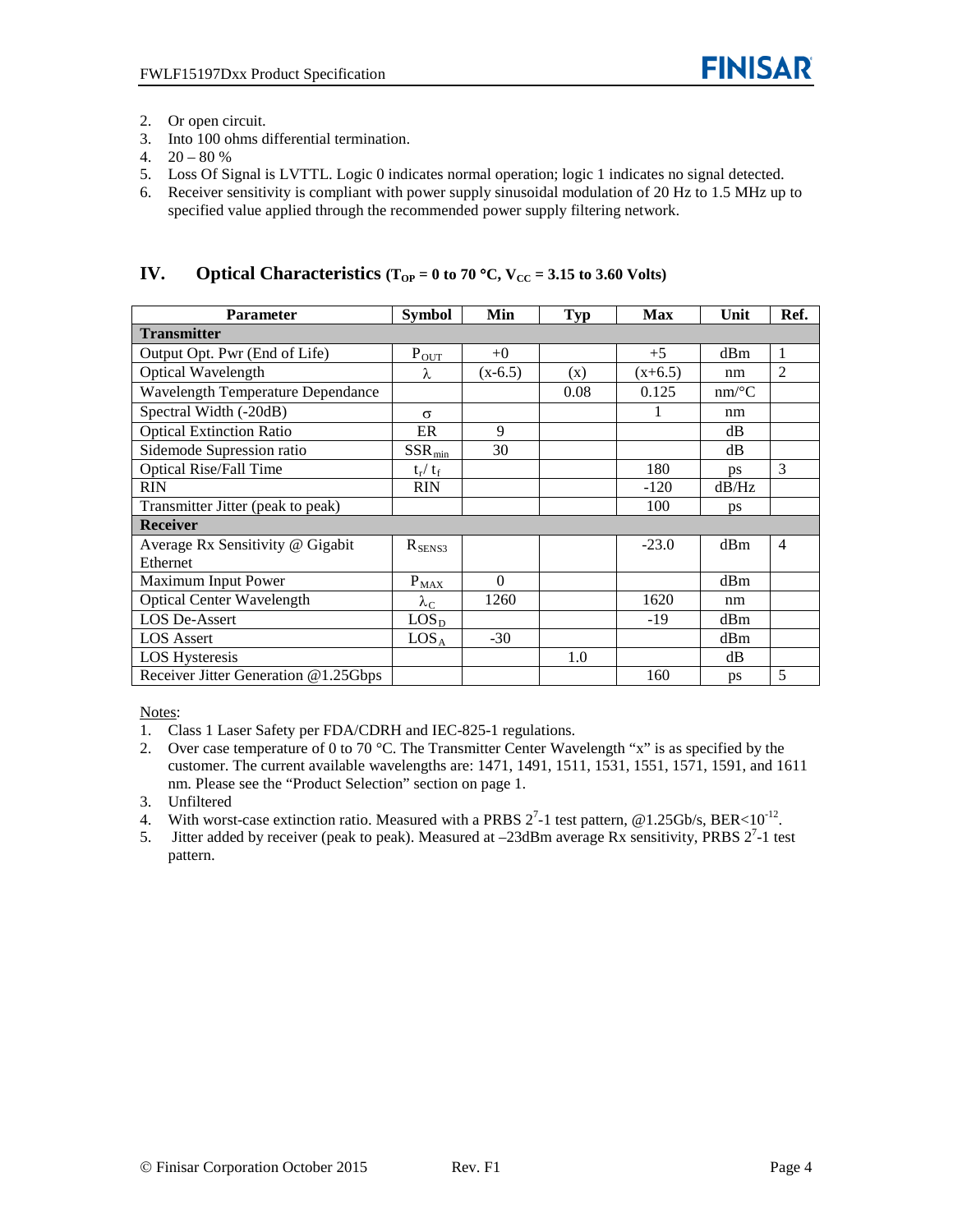# **V. General Specifications**

| <b>Parameter</b>           | <b>Symbol</b> | Min   | Typ  | <b>Max</b> | <b>Units</b> | Ref.                                                                              |
|----------------------------|---------------|-------|------|------------|--------------|-----------------------------------------------------------------------------------|
| Data Rate                  | BR            | 0.622 |      | .25        | Gb/sec       |                                                                                   |
| <b>Total System Budget</b> | $\sim$ $\sim$ | 23.0  | 25.0 |            | dВ           | $\omega$ 1.25 Gb/s, BER < 10 <sup>-12</sup><br>$\vert$ w/ PRBS 2 <sup>7</sup> -1. |

# **VI. Environmental Specifications**

Finisar CWDM SFP transceivers have an operating temperature range from  $0^{\circ}$ C to +70 $^{\circ}$ C case temperature.

| <b>Parameter</b>                  | <b>Symbol</b>          | Min | $\mathbf{T}_{\mathbf{V}\mathbf{p}}$ | Max          | <b>Units</b> | Ref. |
|-----------------------------------|------------------------|-----|-------------------------------------|--------------|--------------|------|
| <b>Case Operating Temperature</b> | $\mathbf{L}$ op        |     |                                     | $\pi$        | $\sim$       |      |
| Storage Temperature               | ᠇᠇<br>$\mathbf{I}$ sto | -40 |                                     | $\mathbf{o}$ | $\sim$       |      |

### **VII. Regulatory Compliance**

Finisar CWDM SFP transceivers are Class 1 Laser Products. They are certified per the following standards:

| Feature                  | <b>Agency</b>   | <b>Standard</b>        | <b>Certificate</b> |
|--------------------------|-----------------|------------------------|--------------------|
|                          |                 |                        | <b>Number</b>      |
| Laser Eye Safety         | <b>FDA/CDRH</b> | CDRH and IEC-825       |                    |
|                          |                 | Class 1 Laser Product. |                    |
|                          |                 | See Note 1             |                    |
| Laser Eye Safety         | $\cdot$<br>TÜV  | EN 60950               |                    |
|                          |                 | EN 60825-1             |                    |
|                          |                 | EN 60825-2             |                    |
| <b>Electrical Safety</b> | CSA             | <b>CLASS 3862.07</b>   |                    |
|                          |                 | <b>CLASS 3862.87</b>   |                    |

Note 1: Complies with FDA performance standards for laser products except for deviations pursuant to Laser Notice No. 50, dated July 26, 2001.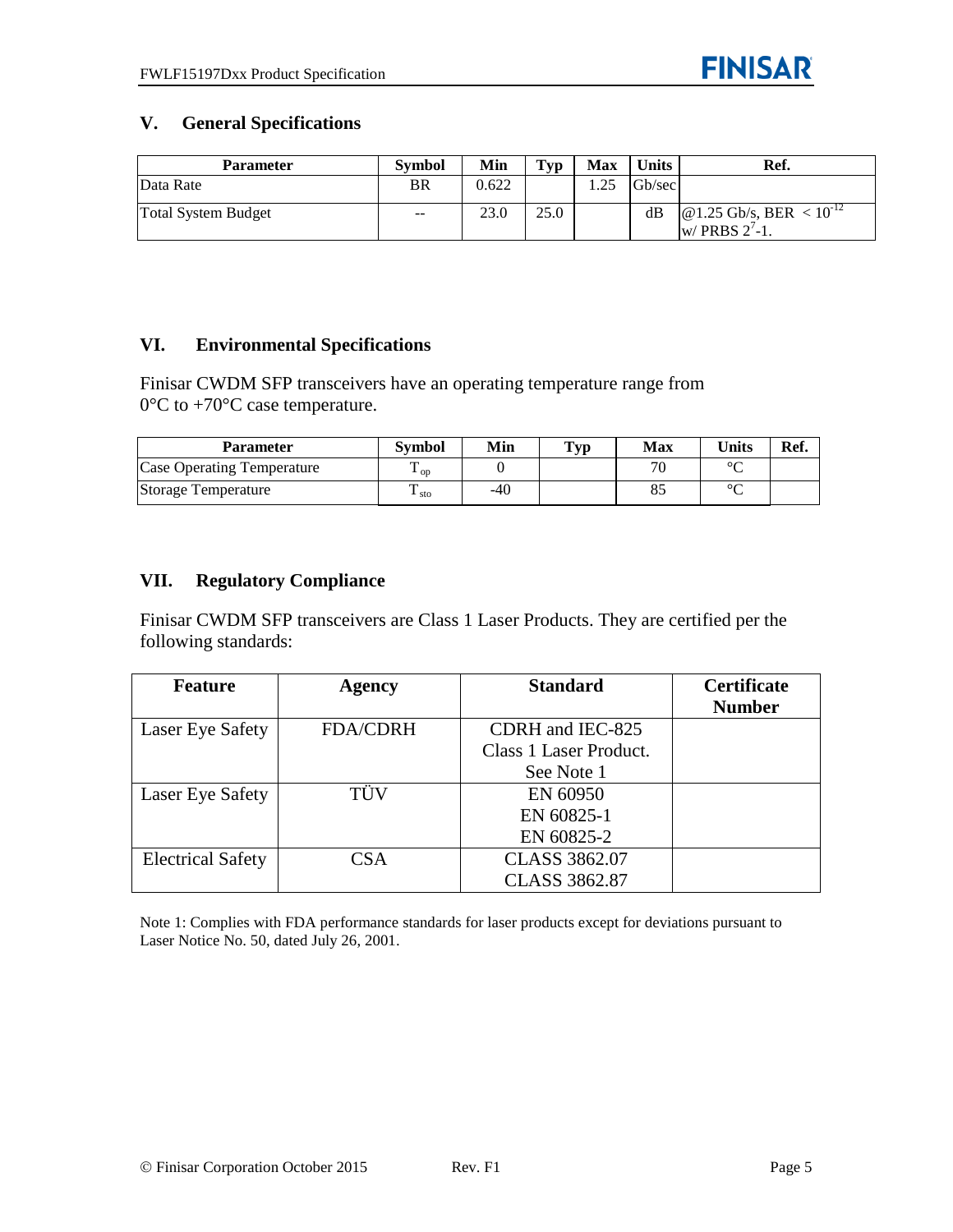# **VIII. Digital Diagnostic Functions**

Finisar FWLF15197Dxx SFP transceivers support the 2-wire serial communication protocol as defined in the draft SFP MSA<sup>1</sup>. It is very closely related to the  $E^2$ PROM defined in the GBIC standard, with the same electrical specifications.

The standard SFP serial ID provides access to identification information that describes the transceiver's capabilities, standard interfaces, manufacturer, and other information.

Additionally, Finisar SFP transceivers provide a unique enhanced digital diagnostic monitoring interface, which allows real-time access to device operating parameters such as transceiver temperature, laser bias current, transmitted optical power, received optical power and transceiver supply voltage. It also defines a sophisticated system of alarm and warning flags, which alerts end-users when particular operating parameters are outside of a factory set normal range.

The SFP MSA defines a 256-byte memory map in  $E^2$ PROM that is accessible over a 2-wire serial interface at the 8 bit address 1010000X (A0h). The digital diagnostic monitoring interface makes use of the 8 bit address 1010001X (A2h), so the originally defined serial ID memory map remains unchanged. The interface is identical to, and is thus fully backward compatible with both the GBIC Specification and the SFP Multi Source Agreement. The complete interface is described in Finisar Application Note AN-2030: "Digital Diagnostics Monitoring Interface for SFP Optical Transceivers".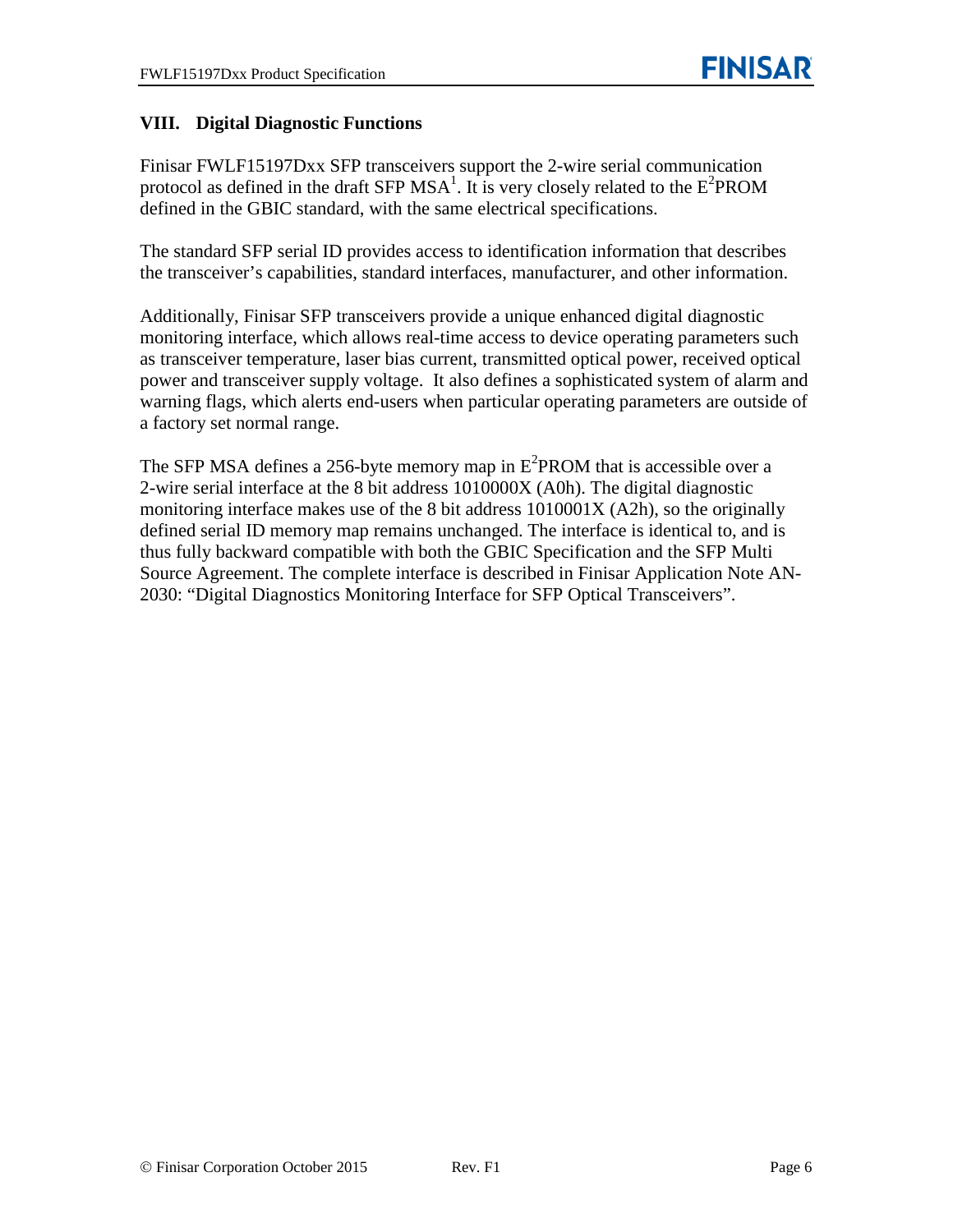# **IX. Mechanical Specifications**

Finisar's Multi-rate CWDM Small Form Factor Pluggable (SFP) transceivers are compatible with the dimensions defined by the SFP Multi-Sourcing Agreement (MSA).



**FWLF-1519-7D-xx (dimensions are in inches)**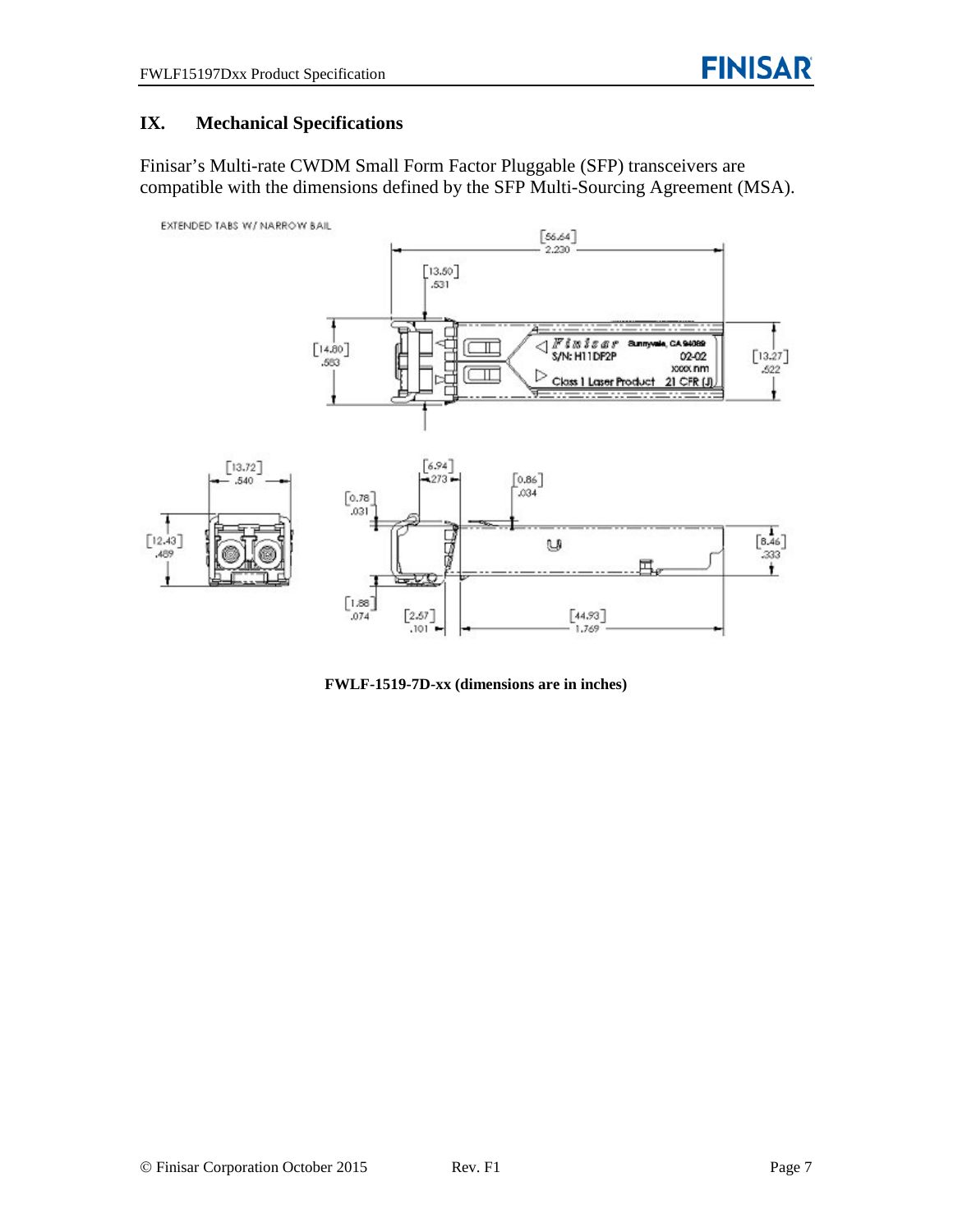# **X. PCB Layout and Bezel Recommendations**

 $\hat{\triangle}$ Through Holes are Unplated  $\sqrt{2}$ Rads and Vias are Chassis Ground, 11 Places  $\Delta$ atum and Basic Dimension Established by Customer

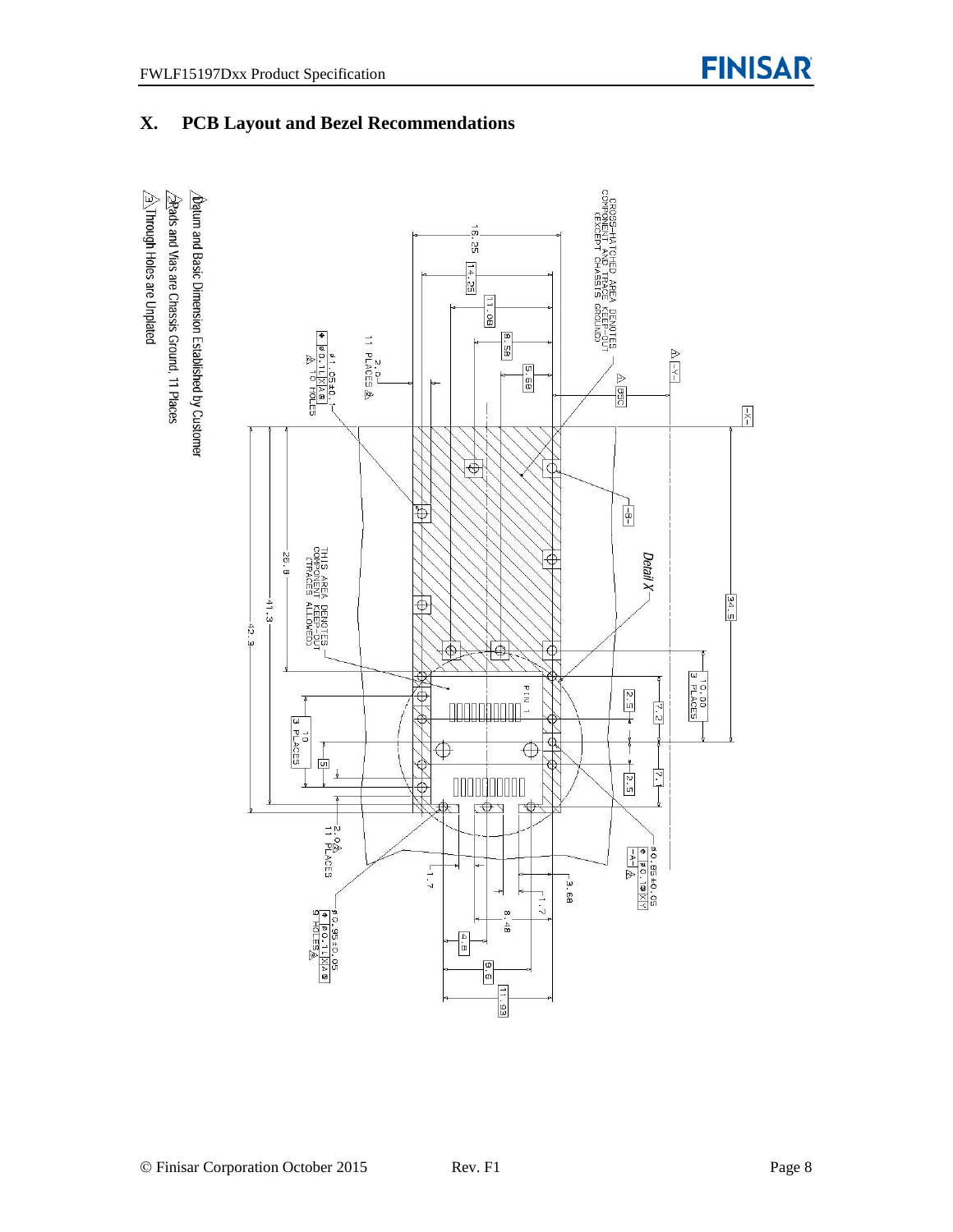



NOTES:

- $\triangle$  MINIMUM PITCH ILLUSTRATED, ÉNGLISH DIMENSIONS ARE FOR REFERENCE ONLY
- 2. NOT RECOMMENDED FOR PCI EXPANSION CARD APPLICATIONS